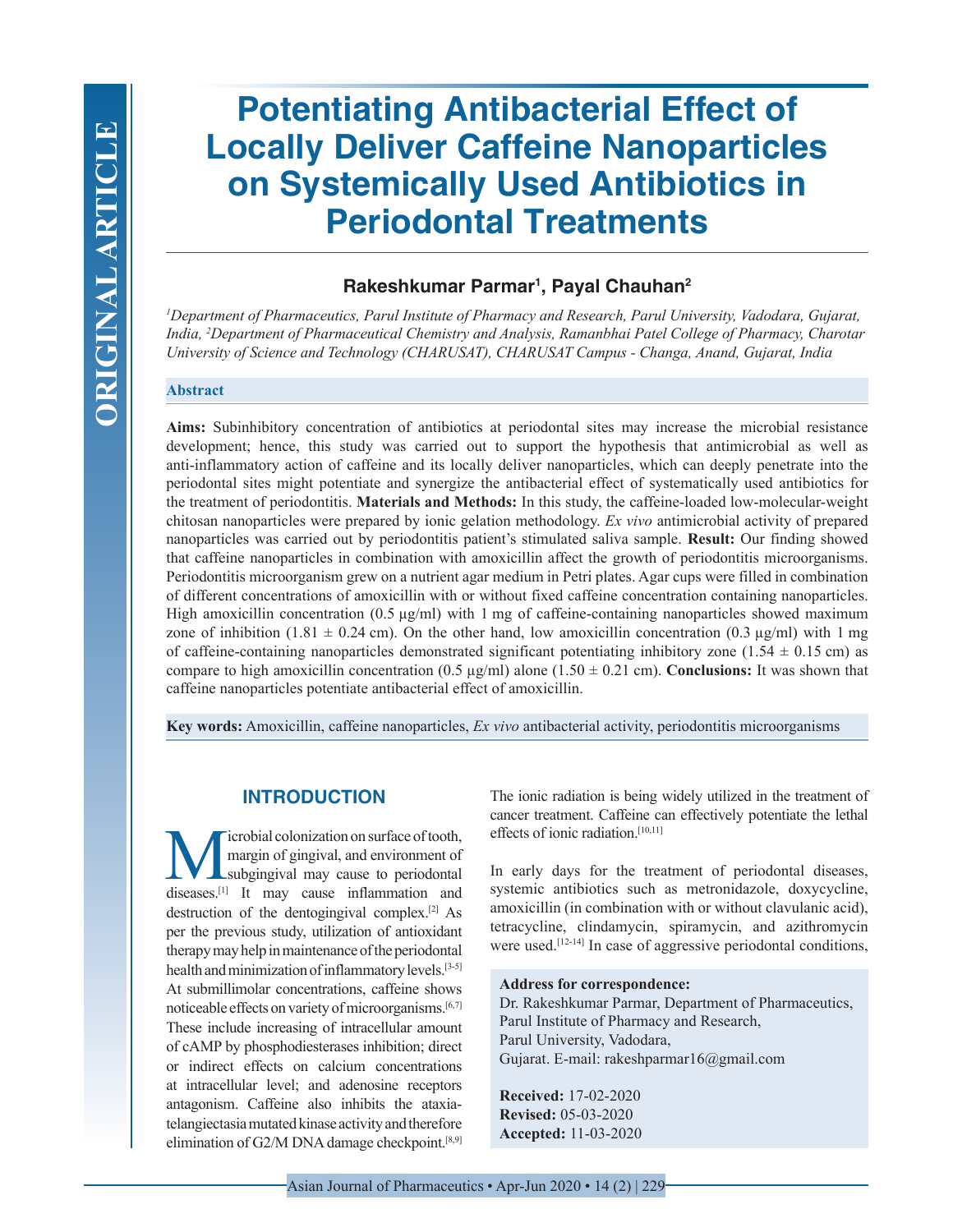severe and progressive forms of periodontal diseases, utilization of systemic antibacterial agents should be under optimal conditions or restricted.[15] In addition, subinhibitory concentrations of antimicrobials at periodontal pockets may facilitate bacterial resistance development.<sup>[16-20]</sup>

Recent study suggested that utilization of antioxidant-loaded nanoparticles may inhibit inflammation and bone resorption.[21,22] Moreover, nanoparticles contain multiple simultaneous actions toward various microbes and so, normally microbial cells cannot develop resistance against them.[23-26] In view of the abovementioned information's, the current research is carried out to investigate the effect of locally deliver caffeine nanoparticles along with systemic antimicrobial for the treatment of periodontal diseases. For this purpose, we have selected amoxicillin as a model antibacterial agent and to carry out antimicrobial experiments, we have used periodontitis patient's saliva sample.

The salivary microbes have been proposed as a diagnostic marker for dental caries<sup>[27,28]</sup> and periodontal disease.<sup>[29]</sup> As previously studied,[30] stimulated saliva contains 3 times higher microbial species as compared to unstimulated saliva. Hence, we had collected stimulated saliva samples using sterile paraffin.

The aim of this research was to examine the enhancing effect of antibacterial agent with caffeine nanoparticles on periodontitis salivary microbiota.

# **MATERIALS AND METHODS**

#### **Materials**

Chitosan (low molecular weight, deacetylated chitin, and poly[D-glucosamine]), sodium tripolyphosphate (technical grade, 85%), and pure caffeine (solubility: 15 mg/ml) were purchased from Sigma-Aldrich (Bengaluru, India). Acetic acid (extra pure) was purchased from FINAR® (Ahmedabad, India). Nutrient agar was purchased from HiMedia Laboratories Pvt. Ltd., Mumbai, India. Double-distilled water was utilized during all experiments. All other chemicals utilized as received were of at least reagent grade.

#### **Drug polymer compatibility**

To prepare the KBr pellet, the test sample was kindly mixed with a suitable quantity of micronized powder of KBr and disc was prepared. Using FT-IR spectrometer (Bruker, Germany), infrared spectra were performed.

#### **Preparation of caffeine nanoparticles**

As early prescribed,<sup>[31-33]</sup> ionic gelation method was used for the preparation of caffeine-loaded nanoparticles. In brief, low-molecular-weight chitosan (LMC) was dissolved in 0.75% (V/V) acetic acid (0.1 M) solution and then further diluted to prepare various concentrations (3.3, 1.6, 0.95, 1.4, and 2.1 mg/ml) of LMC. A cross-linking agent, sodium tripolyphosphate (STPP) was dissolved in double-distilled water to prepare a concentration of 1 mg/ml. The pH 4.4 was maintained by utilizing sodium hydroxide (0.5 M), which was done in dropwise addition. After this, 100 ml of STPP solution was dropwise added to the 100 ml of LMC solution at room temperature under vigorous magnetic stirring. The mixture was then centrifuged at 20,000 rpm for 15 min to collect nanoparticles. A 1 mg/ml concentration containing caffeine-loaded LMC nanoparticles was prepared by first dissolving 100 mg of caffeine into 100 mL of STPP solution. Then, this mixture was dropwise added to different concentrations containing 100 mL of LMC solution [Table 1]. Prepared nanoparticles were freeze-dried (Allied Frost, New Delhi), kept at cool and dry place for further studies.

#### **Mean particle size and zeta potential analysis**

As prescribed earlier,<sup>[34]</sup> using a dynamic light scattering (Malvern Zetasizer, UK), particle size and zeta potential were carried out. All samples were diluted using distilled water to different intensity concentration and examination was carried out at a temperature of 25°C at a scattering angle of 90°.

#### **Drug incorporation efficiency and loading capacity**

As prescribed earlier,<sup>[35]</sup> for the determination of drug incorporation efficiency, precisely weighed 10 mg of nanoparticles were added to 10 ml of acetic acid (0.1 M) and dissolved them completely. Clear supernatant was obtained using centrifugation (10,000 rpm, 10 min). Then, the clear supernatant was filtered (Whatman paper No. 41) and 1 ml of filtrate was mixed with 4 ml of acetic acid (0.1 M). The free concentration of caffeine in the supernatant and the resulting caffeine-loaded nanoparticles concentration were carried out by ultraviolet spectroscopy (UV-1800; Shimadzu, Germany) at 282 nm. The drug incorporation (DI) was calculated as  $DI = (Caffeine_{total} - Caffeine_{superatant})/$ Caffeine $\epsilon_{\text{total}}$  × 100% and the drug loading (DL) was calculated as  $DL = \frac{60}{nC}$  Caffeine<sub>total</sub> – Caffeine<sub>supernatant</sub>)/excipients × 100%.

| <b>Table 1:</b> Particle size and polydispersity index of<br>different batches of caffeine nanoparticles |                 |                        |                  |                                                         |  |
|----------------------------------------------------------------------------------------------------------|-----------------|------------------------|------------------|---------------------------------------------------------|--|
| <b>Batch</b>                                                                                             | I MC<br>(mq/mL) | <b>STPP</b><br>(mq/mL) | $(mm \pm SD)$    | <b>Particle size Polydispersity</b><br>index $(\pm SD)$ |  |
| А                                                                                                        | 3.3             |                        | 677.0+17.98      | $0.140 + 0.05$                                          |  |
| R                                                                                                        | 2.1             | 1                      | 450.0+12.40      | $0.019 + 0.05$                                          |  |
| C                                                                                                        | 1.6             | 1                      | $325.6 + 8.98$   | $0.141 + 0.07$                                          |  |
| D                                                                                                        | 1.4             | 1                      | $281.3 \pm 3.82$ | $0.303 + 0.14$                                          |  |
| F                                                                                                        | 0.95            |                        | $129.2 + 2.60$   | $0.220 \pm 0.06$                                        |  |

LMC: Low-molecular-weight chitosan, STPP: Sodium tripolyphosphate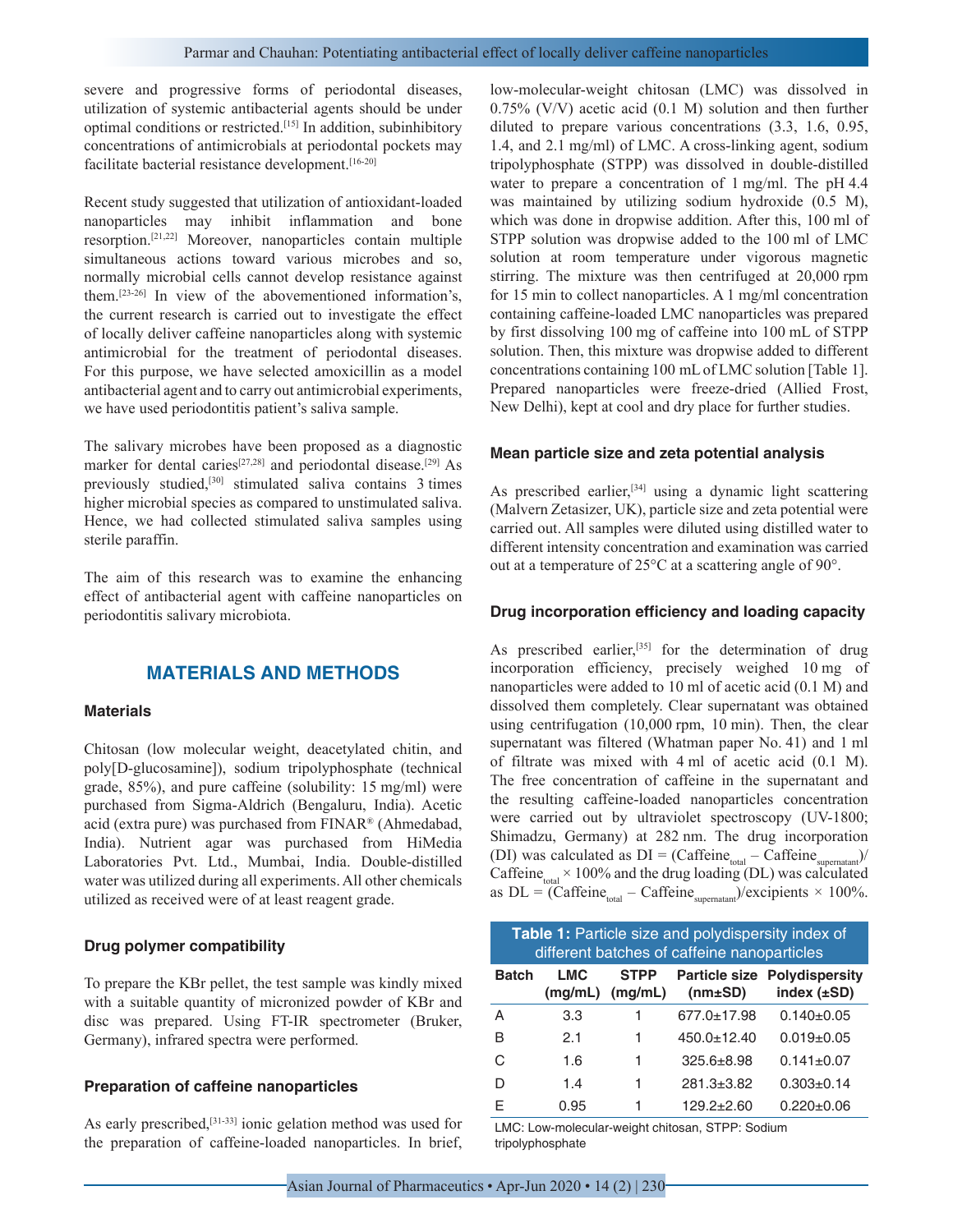Triplicate readings of each individual value were carried out and their mean values are taken into the consideration.

#### **Morphological evaluation of nanoparticles**

As prescribed earlier,<sup>[36]</sup> transmission electron microscopy is a novel application for characterization of nanoparticles. Hence, using transmission electron microscopy (TEM; Tecnai 20, Philips, Holland), morphological evaluation of caffeine-loaded nanoparticles was carried out. Samples of the caffeine-loaded nanoparticles containing suspension (5–8 µl) were dropped onto copper grids. After complete drying, by utilization of 2% w/v phosphotungstic acid, the samples were stained. To perform the image capture and analysis, S-TWIN objective lens with high resolution was used.

#### *In vitro* **drug release study**

By utilizing a dialysis method,<sup>[37]</sup> the *in vitro* release profile of caffeine from the caffeine-loaded nanoparticles was investigated. In this method, phosphate buffer solution (pH 6.8) was used as a release medium. In brief, 0.02% w/v of caffeine solution or caffeine-loaded nanoparticles suspension in phosphate buffer solution (containing approx. 2 mg of caffeine) was introduced into a dialysis bag (avg. flat width = 10 mm, Typical MW cutoff =  $14,000$ , Sigma-Aldrich, Bengaluru, India). At 37○C on mechanical shaking bath (100 cycles/min), this bag was incubated in 50 ml release medium containing glass beaker. At predetermined time intervals, 5 ml sample was withdrawn and it was replaced through an equal quantity of freshly prepared phosphate buffer, pH 6.8. Then, appropriate dilution of sample was done and quantitative measurement was carried out using a UV spectrophotometer at 282 nm.

#### **Patient's saliva sample collection**

Patient suffering with periodontal disease was identified at Parul Sevashram Hospital, Dental Department, Limda, Gujarat, India. In aseptic area, sterile paraffin was applied on patient's mucosal membrane with brush for stimulation of salivary flow. Approximately 3–5 ml stimulated saliva was collected in sterile glass tube and stored at  $-5$ °C  $\pm$  3 temperature for further use.

## *Ex vivo* **antibacterial activity**

Patient's salivary sample was used in agar well diffusion method to check out potentiating effect of caffeine nanoparticles. For evaluation and confirmation of antimicrobial activity, sterilized nutrient agar (NA) growth medium was used.

A 0.1 ml of patient's saliva sample was poured with 20 ml NA in Petri plates. With the help of sterilized metal, borer wells were created. As shown in Table 2, in Petri plates, 1 ml of different concentrations of amoxicillin with or without 1 mg caffeine-containing nanoparticles were carefully poured into the wells. All plates were incubated in incubator at temperature of  $37^{\circ}$ C  $\pm$  0.5 for 24 h. The developments of clear zone of inhibition in diameter were determined by taking mean of four equivalent circular diameters. All experiments were carried out for 3 times.

# **RESULTS**

#### **FT-IR spectroscopy**

As shown in Figure 1A, total seven bands for LMC can be attributed to N-H and O-H stretching at 3416 cm−1, C-H stretching at 2923 cm<sup>-1</sup>, the primary amide at 1658 cm<sup>-1</sup>, the N-H bending from amine and secondary amide at 1598 cm<sup>-1</sup>,  $-CH_2$  bending at 1426 cm<sup>-1</sup>, the CH<sub>3</sub> groups (a symmetric deformation) at 1383 cm−1, and antisymmetric stretching of C-O-C and C-H stretching at 1154 cm<sup>-1</sup>. In the FTIR spectrum [Figure 1B] of caffeine, we observe nine main bands which can be attributed to the stretching vibration region of  $> C=O$ at 1024 cm−1 and C-N stretching at 1128 cm−1, combined contribution of > C=O and C-N stretching at 1238 cm<sup>-1</sup>, a minor peak observed due to the stretching vibration of C-N at 1403 cm−1, C=C stretching, C-H bending, and C=N stretching at 1455 cm<sup>-1</sup>, C=N stretching at 1598 cm<sup>-1</sup>, major peaks observed because of carbonyl groups  $(> C=O)$ ,  $C=C$ and C=N stretching at 1658 cm<sup>-1</sup> and 1699 cm<sup>-1</sup>, and C-H stretching vibration of methyl ( $-CH_3$ ) groups at 2954 cm<sup>-1</sup>.

The FT-IR data provided information of the compatibility between drug and excipients as well as caffeine-loaded nanoparticles formation. In the FTIR spectrum [Figure 1C] of LMC and caffeine, the N-H and O-H bands shifted to 3398 cm<sup>-1</sup>, the  $-CH_2$  band shifted to 1430 cm<sup>-1</sup>, and C-O-C and C-H bands shifted to 1188 cm−1. While in caffeine spectrum, the C-N band shifted to 1188 cm<sup>-1</sup> and C-H band of CH<sub>3</sub> group stretching shifted to 2954 cm<sup>-1</sup>. As shown in FTIR spectrum of prepared nanoparticles [Figure 1D], in case of LMC, the N-H and O-H bands shifted to 3410 cm<sup>-1</sup>, the  $-CH<sub>2</sub>$ band shifted to 1430 cm−1, and C-O-C and C-H bands shifted to 1187 cm−1. On the other hand, in caffeine spectrum, the C-N band shifted to 1187 cm<sup>-1</sup> and C-H band of  $CH<sub>3</sub>$  group stretching shifted to 2924 cm<sup>-1</sup>.

| <b>Table 2:</b> Ex vivo antibacterial activity |                                             |                                     |  |  |  |
|------------------------------------------------|---------------------------------------------|-------------------------------------|--|--|--|
| Plate no.                                      | <b>Growth medium</b>                        | Zone of inhibition<br>$(cm) \pm SD$ |  |  |  |
|                                                | $NA+0.5 \mu q/ml$ AMX                       | $1.50+0.21$                         |  |  |  |
| 2                                              | $NA+0.5 \mu q/ml$ AMX+1<br>mg Cf-loaded NPs | $1.81 \pm 0.24$                     |  |  |  |
| З                                              | NA+0.3 µg/ml AMX+1<br>mg Cf-loaded NPs      | $1.54 \pm 0.15$                     |  |  |  |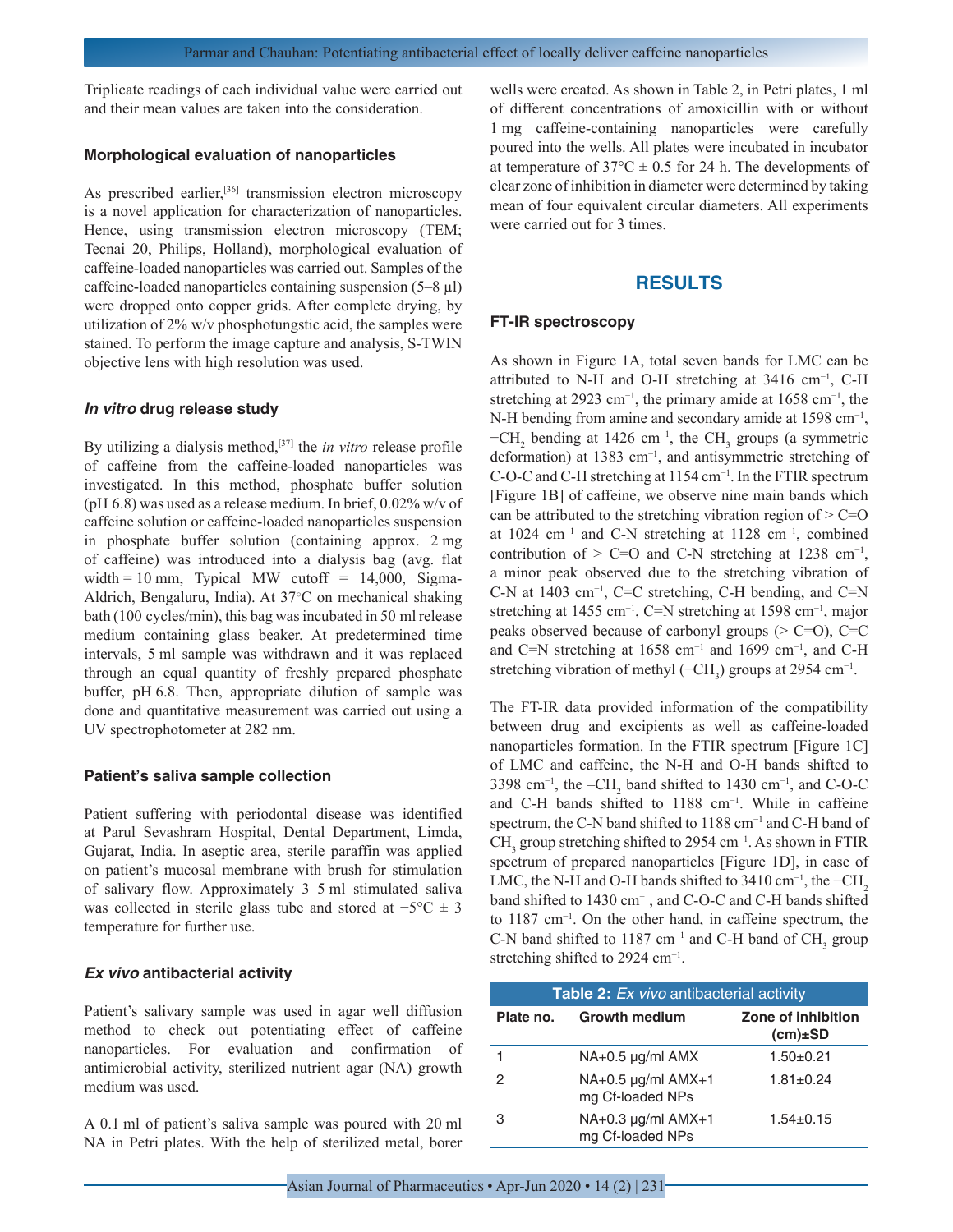

**Figure 1:** FT-IR spectra (A) Low-molecular-weight chitosan (LMC); (B) caffeine; (C) LMC + Caffeine; and (D) caffeine-loaded LMC carrying nanoparticles

#### **Mean particle size and zeta potential analysis**

As shown in Figure 2, batch E with least concentration of chitosan contain lowest particle size  $(129.2 \pm 2.60 \text{ nm}, n = 3)$  of prepared nanoparticles. On the other hand, chitosan concentration has positive effect on particle size of nanoparticles. With the increase in concentration of chitosan, the particle size was also increased (batch A to D,  $281.3 \pm 3.82$  to  $677.0 \pm 17.98$  nm,  $n = 3$ ).

#### **TEM analysis**

The TEM results show [Figure 3] that the caffeine-loaded nanoparticles (batch E) have average size of 65.25 nm, which was shown similarity to previously reported nanoparticles by chitosan-sodium tripolyphosphate ionic gelation methodology.[38] Significant improvement in the antimicrobial activity can be achieved by the utilization of nanoparticles, as they are able to penetrate into underlying connective tissue, the periodontal pocket areas below the gum, and even the alveolar bone trabeculae.<sup>[37]</sup> All prepared nanoparticles have well spherical shape, which is necessary for their utilization in subgingival applications. The drug incorporation was found to be 97% for optimized batch-E, which was similar to previously reported results for chitosan-sodium tripolyphosphate nanoparticles.[39-43]



**Figure 2:** Nanoparticles size distribution by intensity  $(Batch - A, B, C, D, and E)$ 

#### *In vitro* **drug release**

The *in vitro* cumulative release profiles of caffeine-loaded nanoparticles (batch E) and caffeine solution (control preparation) in phosphate buffer, pH 6.8, are shown in Figure 4. In the opening phase, both formulations demonstrated rapid release rate with maintenance of loading dose. The caffeine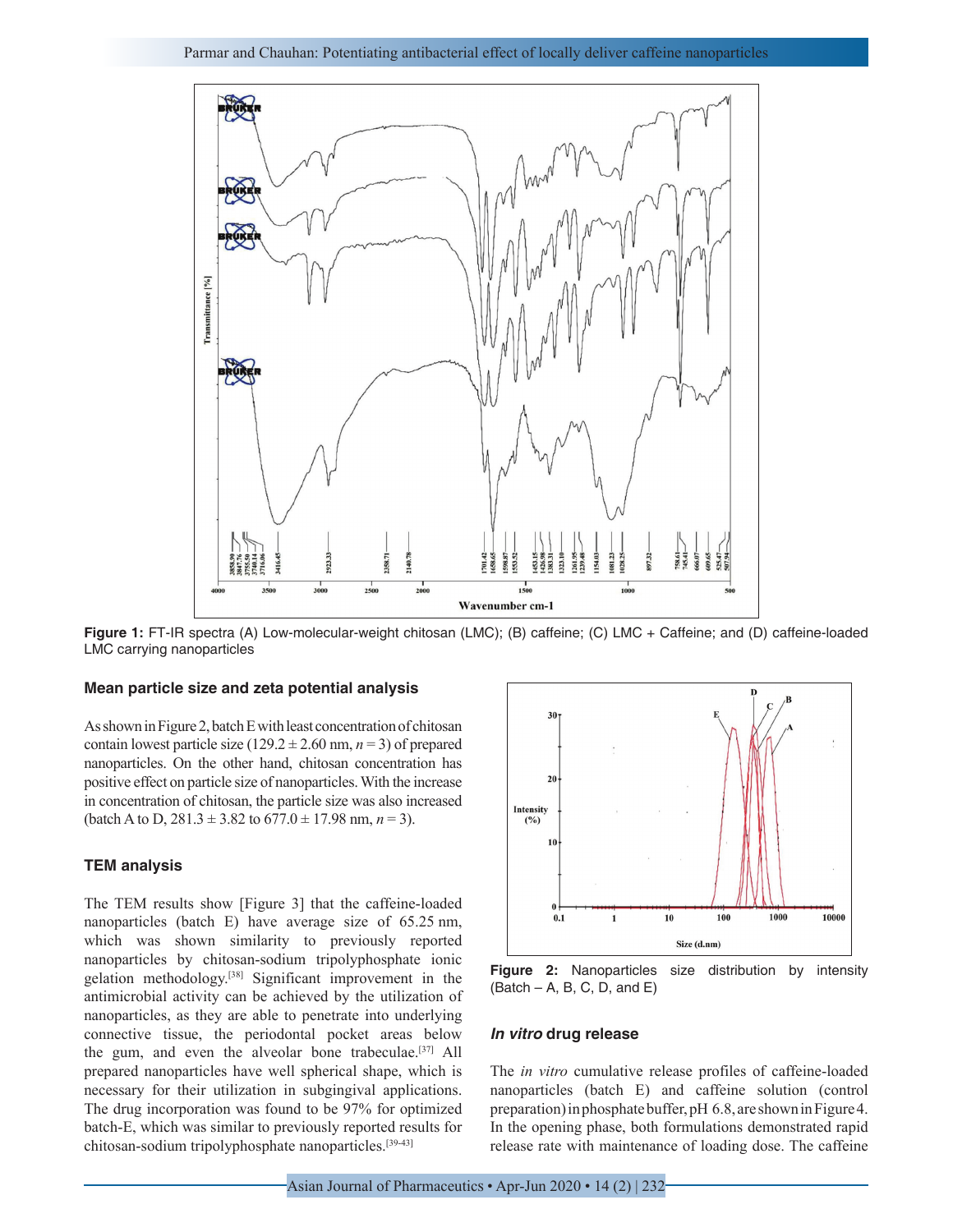solution was almost 100% released within 24 h, while the slower drug release of caffeine from nanoparticles was approximately 98.16% after 10 days. In effective periodontal treatment, demonstrated biphasic release rates from the developed LMC carrying caffeine-loaded nanoparticles may be significant formulation. The %cumulative release of LMC loaded nanoparticles and the time of release were applied with an equation (In(1-Q) = -Kt) of the first-order drug releasing, equation ( $Q = Kt^{1/2}$ ) of Higuchi model, and equation ( $Q = Kt^n$ ) of Ritger–Peppas model. In the result, Ritger–Peppas equation was best fitted ( $Q = 0.46t^{0.26}$ , r=0.997), demonstrating the release of caffeine mainly on diffusion based.

#### *Ex vivo* **antibacterial activity**

*Ex vivo* antimicrobial activity was carried out with batch E nanoparticles. From the zone of inhibition studies against periodontitis patient's saliva, it can be observed that 1 mg caffeine nanoparticles with low amoxicillin concentration  $(0.3 \mu g/ml)$  gave batter zone of inhibition [Figure 5c] as compared to high amoxicillin concentration  $(0.5 \text{ µg/ml})$ alone [Figure 5a]. In that also, 1 mg caffeine nanoparticles with high amoxicillin concentration  $(0.5 \mu g/ml)$  showed the maximum antibacterial activity [Figure 5b]. It was observed that the caffeine-loaded nanoparticles were potentiating the antibacterial action of amoxicillin [Table 2].

## **DISCUSSION**

Caffeine diffuse from the nanoparticles may increase the concentration of certain cells of immunocompetent and strengthen the first-line host defense in opposition to microbial invaders.[44] The results of this experimental work exhibit that those caffeine nanoparticles have a direct potentiating antibacterial effect. We observed that the similar caffeine nanoparticles concentration affects the growth of periodontitis microorganisms with a different concentration of amoxicillin. Our findings show that caffeine nanoparticles with low concentration of amoxicillin are potentiating antibacterial effect to periodontitis microorganisms than amoxicillin alone. A significant inhibitory effect of caffeine nanoparticles on periodontitis microorganisms was observed with a 0.5  $\mu$ g/ml amoxicillin concentration; below this amoxicillin concentration (i.e., 0.3 µg/ml) with caffeine nanoparticles had better inhibitory effect on the growth of microorganisms, whereas a low inhibitory effect of amoxicillin (0.5 µg/ml) alone on periodontitis microorganisms was observed. Caffeine has been also identified to reduce tissue damage and inflammation in different animal models.[45] In contrast, high doses of caffeine were demonstrated increase alveolar bone loss in periodontitis induced rats.[46] However, the caffeine doses given were very high. It was reported that excessive consumption of green tea will lead to higher concentration of caffeine administration<sup>[47]</sup> and it has been considered as a risk factor for periodontal disease.[48]



**Figure 3:** Transmission electron microscopy image of caffeine-loaded nanoparticles



**Figure 4:** Release profile – (□) caffeine solution; (◊) caffeineloaded nanoparticles



**Figure 5:** Zone of inhibition (a) amoxicillin 0.5 µg/ml; (b) amoxicillin 0.5 µg/ml + 1 mg caffeine nanoparticles; (c) amoxicillin 0.3 µg/ml + 1 mg caffeine nanoparticles

As previously studied,<sup>[49]</sup> caffeine-containing chewing gum demonstrated faster caffeine absorption through the mucosa. In addition, nanoparticles are able to adhere the mucosal membrane may also increase the absorption of caffeine. Caffeine exhibits the antibacterial effect and on human health, they have a negative or a positive impact. On the other hand, misuse or site-specific subinhibitory concentration of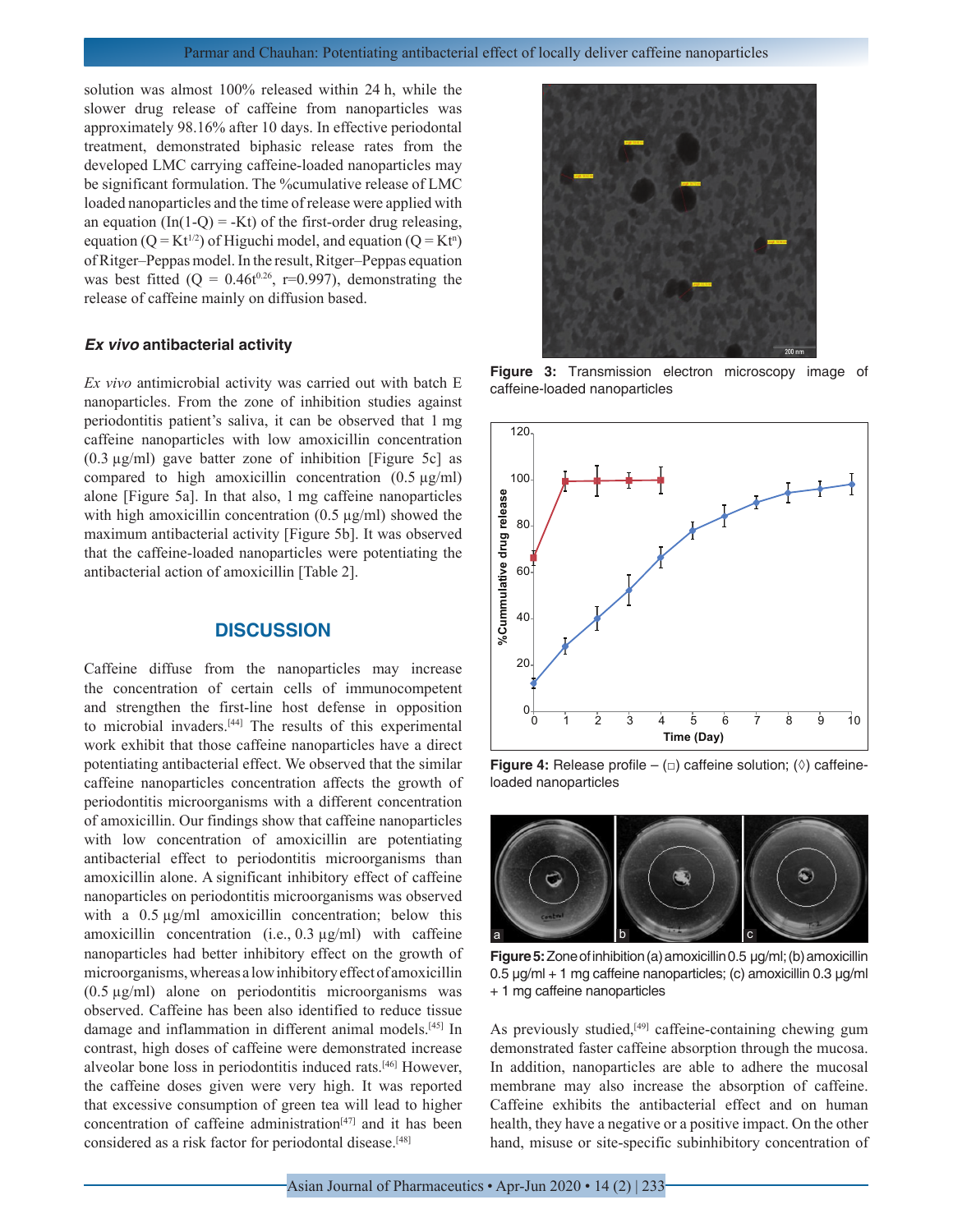antibacterial in systemic treatment of periodontitis, local delivery of caffeine nanoparticles can have a curative and positive effect.

# **CONCLUSIONS**

Our findings demonstrate a clear inhibitory action of caffeine nanoparticles. The sensitivity of periodontitis microorganism to antibacterial agent with caffeine nanoparticles can vary greatly depending on concentration and potency of antibacterial agent. Periodontitis microorganisms are more sensitive to amoxicillin with caffeine nanoparticles than amoxicillin alone. This research could be considered into account of the periodontal treatments.

## **ACKNOWLEDGMENT**

This work was financially supported by Nano Mission, Department of Science and Technology, New Delhi (SR/NM/NB-1063/2016). The authors are highly thankful to Ms. Nadar Sowmya Sivakumar and Ms. Mishra Aabha Omprakash for their kind help to carry out this research work.

## **REFERENCES**

- 1. Teles R, Teles F, Frias-Lopez J, Paster B, Haffajee A. Lessons learned and unlearned in periodontal microbiology. Periodontol 2000 2013;62:95-162.
- 2. Popova C, Dosseva-Panova V, Panov V. Microbiology of periodontal diseases. Biotechnol Biotechnol EQ 2013;27:3754-9.
- 3. Castro MM, Duarte NN, Nascimento PC, MagnoMB, Fagundes NC, Flores-Mir C, *et al*. Antioxidants as adjuvants in periodontitis treatment: A systematic review and meta-analysis. Oxid Med Cell Longev 2019;2019:9187978.
- 4. Tripathi P, Blaggana V, Upadhyay P, Jindal M, Gupta S, Nishat S. Antioxidant therapy (lycopene and green tea extract) in periodontal disease: A promising paradigm. J Indian Soc Periodontol 2019;23:25-30.
- 5. Muniz FW, Nogueira SB, Mendes FL, Rösing CK, Moreira MM, de Andrade GM, *et al*. The impact of antioxidant agents complimentary to periodontal therapy on oxidative stress and periodontal outcomes: A systematic review. Arch Oral Biol 2015;60:1203-14.
- 6. Al-Janabi AA. Potential activity of the purine compounds caffeine and aminophylline on bacteria. J Glob Infect Dis 2011;3:133-7.
- 7. Netter KJ. Caffeine coffee and health. Toxicology 1993;85:215-6.
- 8. Zhou BB, Chaturvedi P, Spring K, Scott SP, Johanson RA, Mishra R, *et al*. Caffeine abolishes the mammalian  $G(2)/M$  DNA damage checkpoint by

inhibiting ataxia-telangiectasia-mutated kinase activity. J Biol Chem 2000;275:10342-8.

- 9. Murnane JP. Cell cycle regulation in response to DNA damage in mammalian cells: A historical perspective. Cavgncer Metastasis Rev 1995;14:253-54.
- 10. Sakurai H, Mitsuhashi N, Tamaki Y, Akimoto T, Murata O, Kitamoto Y, *et al*. Interaction between low dose-rate irradiation, mild hyperthermia and low-dose caffeine in a human lung cancer cell line. Int J Radiat Biol 1999;75:739-45.
- 11. Musk SR. Reduction of radiation-induced cell cycle blocks by caffeine does not necessarily lead to increased cell killing. Radiat Res 1991;125:262-6.
- 12. Kapoor A, Malhotra R, Grover V, Grover D. Systemic antibiotic therapy in periodontics. Dent Res J (Isfahan) 2012;9:505-15.
- 13. Slots J, Research, Science and Therapy Committee. Systemic antibiotics in periodontics. J Periodontol 2004;75:1553-65.
- 14. van Winkelhoff AJ, Rams TE, Slots J. Systemic antibiotic therapy in periodontics. Periodontol 2000 1996;10:45-78.
- 15. Barca E, Cifcibasi E, Cintan S. Adjunctive use of antibiotics in periodontal therapy. J Istanb Univ Fac Dent 2015;49:55-62.
- 16. Mathur H, Field D, Rea MC, Cotter PD, Hill C, Ross RP. Fighting biofilms with lantibiotics and other groups of bacteriocins. NPJ Biofilms Microbiomes 2018;4:9.
- 17. Patil V, Mali R, Mali A. Systemic anti-microbial agents used in periodontal therapy. J Indian Soc Periodontol 2013;17:162-8.
- 18. Sweeney LC, Dave J, Chambers PA, Heritage J. Antibiotic resistance in general dental practice--a cause for concern? J Antimicrob Chemother 2004;53:567-76.
- 19. Loesche WJ. The antimicrobial treatment of periodontal disease: Changing the treatment paradigm. Crit Rev Oral Biol Med 1999;10:245-75.
- 20. Goodson JM, Tanner A. Antibiotic resistance of the subgingival microbiota following local tetracycline therapy. Oral Microbiol Immunol 1992;7:113-7.
- 21. Liang J, Peng X, Zhou X, Zou J, Cheng L. Emerging applications of drug delivery systems in oral infectious diseases prevention and treatment. Molecules 2020;25:E516.
- 22. Zambrano LM, Brandao DA, Rocha FR, Marsiglio RP, Longo IB, Primo FL, *et al*. Local administration of curcumin-loaded nanoparticles effectively inhibits inflammation and bone resorption associated with experimental periodontal disease. Sci Rep 2018;8:6652.
- 23. Wang L, Hu C, Shao L. The antimicrobial activity of nanoparticles: Present situation and prospects for the future. Int J Nanomedicine 2017;12:1227-49.
- 24. Fernando S, Gunasekara T, Holton J. Antimicrobial nanoparticles: Applications and mechanisms of action. Sri Lankan J Infect Dis 2018;8:2-11.
- 25. Baptista PV, McCusker MP, Carvalho A, Ferreira DA, Mohan NM, Martins M, *et al*. Nano-strategies to fight